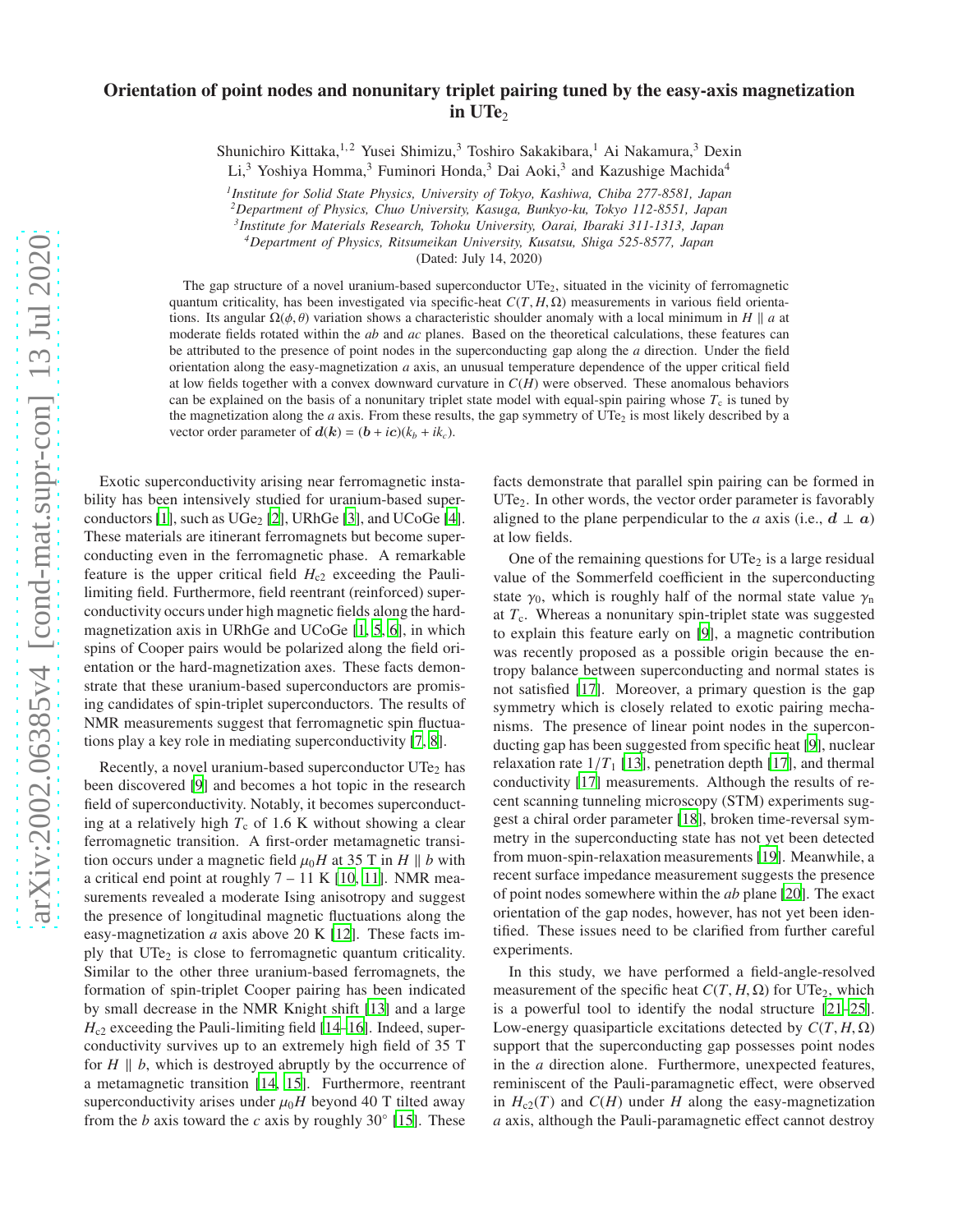

FIG. 1: (a) Temperature dependence of  $C_e/T$  at 0 and 7 T for *H*  $\parallel$  *a*. (b) Temperature dependence of  $C_e/T$  at 7 T in various field orientations within the *ab* plane. (c) Field–temperature phase diagram for  $H \parallel a, b$ , and *c* axes, and (d) its enlarged view near  $T_c$ . Dashed, dotted, and solid lines in (d) represent initial slopes of  $H_{c2}(T)$  parallel to the *a*, *b*, and *c* axes, respectively.

spin-triplet pairing with  $d \perp a$  when  $H \parallel a$ . To solve this puzzle, we propose a vector order parameter  $d(k)$  =  $(b + ic)(k_b + ik_c)$ , whose  $T_c$  is tuned by easy-axis magnetization.

Single crystals of UTe<sub>2</sub> were grown by the chemical vapor transport method [\[9\]](#page-4-8). A single crystal with its mass of 5.9 mg weight was used in this study. The directions of the orthorhombic axes of the sample were confirmed by singlecrystal x-ray Laue photographs. The specific heat was measured using the quasi-adiabatic heat-pulse method in a dilution refrigerator. The addenda contribution was subtracted from the data shown below. The magnetic field was generated by using a vector magnet, up to 7 T (3 T) along the horizontal *x* (vertical *z*) direction. By rotating the refrigerator around the *z* axis using a stepper motor, the magnetic field direction was controlled three-dimensionally.

Figure [1\(](#page-8-0)a) plots  $C_e/T$  in zero field and in the normal state (at 7 T for  $H \parallel a$ ) as a function of temperature. Here, the phonon and nuclear contributions ( $C_{ph}$  and  $C_N$ , respectively) are subtracted, i.e.,  $C_e = C - C_{ph} - C_N$ ; the Debye temperature is set to 125 K and  $C_N = 0.135H^2/T^2 \mu J/(mol \text{ K})$  is obtained by using a nuclear spin Hamiltonian for <sup>123</sup>Te and <sup>125</sup>Te nuclei  $(I = 1/2)$  with the natural abundances of 0.9% and 7%, respectively. In zero field, a superconducting transition is observed at  $T_c = 1.56$  K (onset). The jump size is as large as the previous results [\[16](#page-4-14), [17\]](#page-4-16), ensuring the high quality of the present sample. Although a two-step specific-heat jump was recently reported [\[26](#page-4-22)], we checked eight crystals with varying quality using heat capacity, none of which showed a signature of such multiple transitions.



FIG. 2: (a) Field dependence of the normal-state  $C_e/T$  at 1.8 K for *H*  $\parallel$  *a* and *b*. (b)  $C_e/T$  at 1.8 K as a function of the azimuthal field angle φ, taken under a rotating *H* within the *ab* plane, where the mirrored data with respect to symmetric axes are also plotted (open symbols). Each data set in (b) is vertically shifted by 0.01 J/mol  $K^2$ .

At low temperatures below 0.2 K, *C*e/*T* shows a rapid upturn on cooling, as already reported [\[17\]](#page-4-16). To satisfy the entropy-balance law, it is expected that the normal-state  $C_e/T$ is enhanced with decreasing temperature, as proposed in Ref. [17.](#page-4-16) However, in the normal state at 7 T for *H*  $\parallel$  *a*,  $C_e/T$ does not show a substantial upturn at low temperatures. This result suggests that the normal-state  $C_e/T$  varies with increasing *H*, as reported in high-field measurements [\[27\]](#page-4-23).

Figure [1\(](#page-8-0)b) compares  $C_e(T)/T$  at 7 T in several field orientations within the  $ab$  plane. Here, the field angle  $\phi$  denotes an azimuthal angle measured from the *a* axis. Even with the same magnetic field strength, the normal-state  $C_e/T$  at 1.5 K becomes larger with tilting *H* away from the *a* axis. Furthermore, the entropy-balance law is not satisfied between the data at  $\phi = 0^{\circ}$  and  $\phi \neq 0^{\circ}$ . These facts suggest that the normal-state  $C_e/T$  of UTe<sub>2</sub> depends not only on the field strength but also on its orientation.

To examine the above possibility, the effects of *H* and its orientation on the normal-state  $C_e/T$  have been investigated as shown in Fig. [2.](#page-9-0) Indeed, the normal-state  $C_e/T$  changes with *H* at 1.8 K ( $> T_c$ ) and shows a characteristic field-angle  $\phi$  dependence under a rotating *H* within the *ab* plane. An anomalous peak-dip-peak feature in  $C_e(\phi)$  becomes evident around  $H \parallel b$  in the high-field region. This feature may be related to longitudinal spin fluctuations along the *a* axis because  $C_e(\phi)$ can be scaled approximately by the field component along the *a* axis,  $H_{\parallel a} = H \sin \theta \cos \phi$  [\[28\]](#page-4-24). As depicted in Fig. [2,](#page-9-0)  $\theta$  denotes a polar field angle measured from the *c* axis. While this abnormal normal-state behavior is in itself an intriguing and important issue, we leave it to future study and do not go into the detail here. It is noted that this anomalous normal-state contribution is less important when  $|\mu_0 H_{\parallel a}| > 0.5$  T, where the longitudinal magnetic fluctuations are suppressed by a magnetic field, as discussed later.

The *H*–*T* phase diagram of the present sample is shown in Fig. [1\(](#page-8-0)c), which summarizes the onset temperature and onset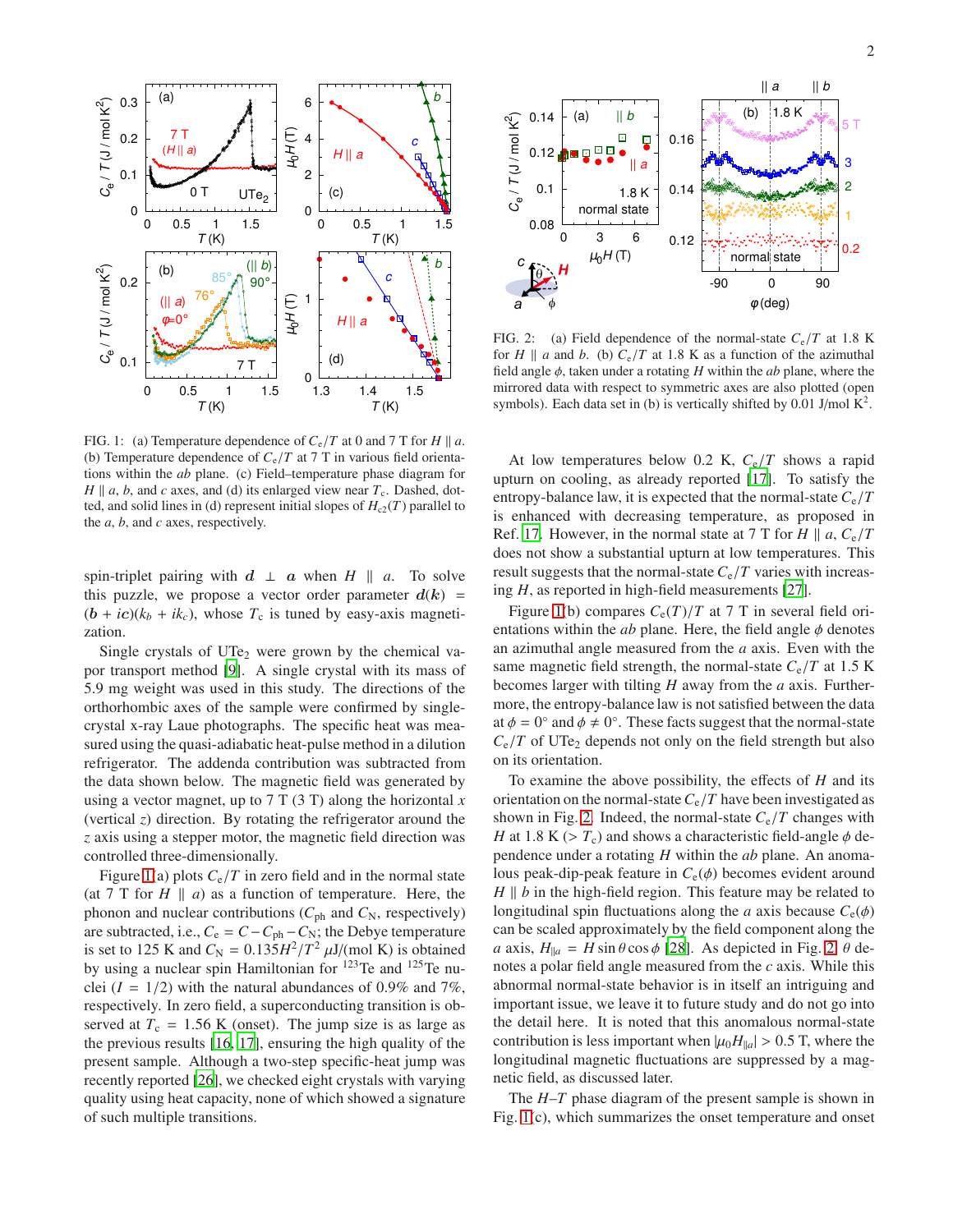field of superconductivity determined from  $C_e(T)$  and  $C_e(H)$ measurements. The overall  $H_{c2}(T)$  behavior is consistent with the previous report from resistivity measurements [\[16\]](#page-4-14). In this study,  $H_{c2}(T)$  near  $T_c$  is precisely determined from the thermodynamic measurements [Fig. [1\(](#page-8-0)d)]. In sharp contrast to  $H_{c2}(T)$  for *H* || *b* and *c*,  $H_{c2}(T)$  for *H* || *a* is clearly suppressed compared with the initial slope near  $H \sim 0$  [\[28](#page-4-24)]. A similar tendency of  $H_{c2}(T)$  can be found in magnetization measurements [\[29](#page-4-25)]. The previous resistivity measurements [\[16\]](#page-4-14) also support that  $H_{c2}(T)$  at low temperatures is more suppressed in  $H \parallel a$  than in  $H \parallel c$ . A possible origin of these unusual phenomena will be discussed later.

To investigate the gap anisotropy of  $UTe<sub>2</sub>$ , the field-angle dependence of *C*e/*T* has been measured in a rotating *H* within the *ab*, *ac*, and *bc* planes; the results are presented in Figs. [3\(](#page-10-0)a), [3\(](#page-10-0)b), and the Supplemental Material [\[28\]](#page-4-24). It is noted that anomalous peaks are observed at  $\theta = 0^{\circ}$  and 180<sup>°</sup>  $(\phi = \pm 90^{\circ})$  in Fig. [3\(](#page-10-0)a) [Fig. 3(b)], whose widths become narrower with increasing *H*. By contrast, such a sharp peak does not appear around  $H \parallel a$ . These dip-peak-dip features around  $H \perp a$  are qualitatively similar to the peak-dip-peak feature observed at 1.8 K shown in Fig. [2\(](#page-9-0)b), though the sign of the oscillation is reversed. Plausibly, these anomalies are also related to Ising-type spin fluctuations that are easily suppressed by  $H_{\parallel a}$ .

Figure [3\(](#page-10-0)c) plots  $C_e(\phi)/T$  at 0.5 K measured under a rotating field within the *ab* plane as a function of  $\mu_0 H_{\parallel a}$ . The dip-peak-dip structure can be scaled clearly by  $H_{\parallel a}$ , and the dips are located at  $|\mu_0 H_{\parallel a}| \sim 0.5$  T. This dip-peak-dip structure appearing for  $|\mu_0 H_{\parallel a}|$  < 0.5 T disturbs the detection of low-energy quasiparticle excitations reflecting gap anisotropy. In other words, when  $|\mu_0 H_{\parallel a}| > 0.5$  T, the data are expected to be dominated by quasiparticle excitations. Accordingly, to discuss the gap nodal structures, we restrict attention to the field orientation range well away from the plane perpendicular to the *a* axis and in the magnetic field range for  $\mu_0 H > 1$  T.

In Fig. [3\(](#page-10-0)a), at  $0.5$  K and a low field of  $0.2$  T, a local minimum exists in *H*  $\parallel$  *a* ( $\phi = 0^{\circ}$ ,  $\theta = 90^{\circ}$ ), which is probably dominated by the dip-peak-dip structure. However, with increasing  $\mu_0H$  above 1 T, in which the data are less affected by the dip-peak-dip anomaly for  $|\theta - 90^{\circ}| \le 60^{\circ}$ ,  $C_e(\phi, \theta = 90^{\circ})$ remains to have a local minimum around  $H \parallel a$  and exhibits a shoulder structure at intermediate-field angles slightly away from the *a* axis, as indicated by arrows. These features would mainly reflect the anisotropy of low-energy quasiparticle excitations. A qualitatively similar feature can be observed in  $C_e(\phi = 0^\circ, \theta)$  at 0.15 K as well [see Fig. [3\(](#page-10-0)b)].

Figure [4](#page-11-0) represents  $C_e(H)/T$  at 0.15 K as a function of  $H/H<sub>c2</sub>$  along the *a* direction. Whereas there exist various experimental results supporting the presence of nodes somewhere in the gap,  $C_e(H)$  for  $H \parallel a$  does not show a rapid increase in the low-field region at any temperature [\[28\]](#page-4-24). This result may suggest the absence of nodal quasiparticle excitations in this field orientation. However, there also remains a possibility that low-energy quasiparticle excitations are masked by a significant contribution from the dip-peak-dip anomaly for



FIG. 3: Field-angle dependences of  $C_e/T$  under several magnetic fields rotated within (a) the *ac* plane at 0.5 K and (b) the *ab* plane at 0.15 K. Shoulder anomalies are indicated by arrows. (c) The field-angle dependent  $C_e(\phi)/T$  under *H* rotated within the *ab* plane at 0.5 K plotted as a function of the *a*-axis component of *H*. In these figures, the mirrored data with respect to symmetric axes are also plotted (open symbols). Numbers labeling the curves represent the magnetic field  $\mu_0 H$  in tesla. (d) Calculated results of  $N(E = 0)$  normalized by  $N_0$  for an axial state with two point nodes as a function of field angle, where  $\theta = 0^{\circ}$  is the direction of point nodes (taken from Ref. [30](#page-4-26)). (e) The gap structure possessing point nodes along the *a* direction.

 $|\mu_0 H_{\parallel a}| < 0.5$  T.

In the high-field superconducting region for  $H \parallel a$ , where the contribution from the dip-peak-dip anomaly becomes small,  $C_e(H)$  shows a convex downward curvature with increasing *H* at 0.15 K. This feature is *apparently* similar to the Pauli-paramagnetic effect which breaks Cooper pairs to make spins polarized along the field orientation [\[32,](#page-5-0) [33\]](#page-5-1). However, the Pauli-paramagnetic effect would not be allowed for  $UTe<sub>2</sub>$ in  $H \parallel a$  because the *a* direction corresponds to the easymagnetization axis and spins of triplet Cooper pairs  $(d \perp a)$ can be polarized in this direction. Therefore, an unusual mechanism of spin-triplet superconductivity is required for  $UTe<sub>2</sub>$ .

Let us discuss the gap symmetry of  $UTe<sub>2</sub>$ . On theoretical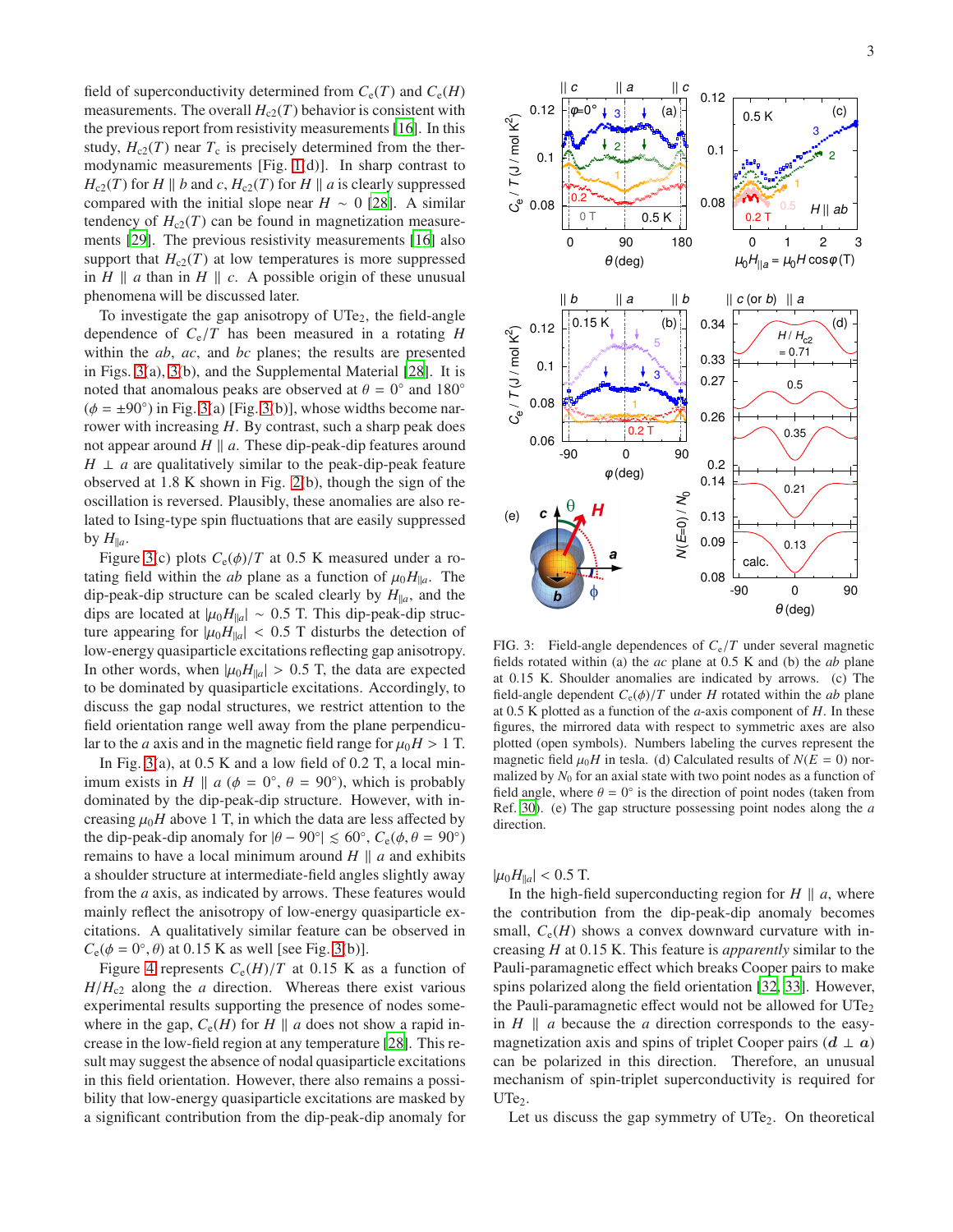

FIG. 4: The specific-heat data  $C_e(H)/T$  at 0.15 K as a function of  $H/H_{c2}$  for *H* || *a* (circles), where  $\mu_0H_{c2}$  is 6 T. Open (solid) squares are  $N(E = 0)/N_0$  calculated for an axial state with two point nodes under *H* parallel (perpendicular) to the nodal direction (taken from Ref. [31](#page-4-27)).

grounds, the low-temperature specific heat is proportional to the zero-energy quasiparticle density of states  $N(E = 0)$ . The field and field-angle dependences of  $N(E = 0)$  calculated for a point-nodal superconductor were already reported [\[30,](#page-4-26) [31](#page-4-27)]. The present observations in  $C(T, H, \Omega)$ , except for anomalous peaks in its angular dependence around  $H \perp a$ , are in good agreement with the calculated results based on a microscopic theory assuming the presence of linear point nodes in the gap along the *a* direction [\[30\]](#page-4-26), as presented in Fig. [3\(](#page-10-0)d). In particular, the appearance of a shoulderlike anomaly with a local minimum along the nodal direction in intermediate fields [Figs. [3\(](#page-10-0)a) and [3\(](#page-10-0)b)] is also consistent with the theoretical calculations [Fig. [3\(](#page-10-0)d)]. Note that the agreement between the model calculations and the experiment is qualitative, because the model calculations ignore the detailed band structures as well as the  $H_{c2}$  anisotropy. As represented by squares in Fig. [4,](#page-11-0) theoretical calculations for the axial state with two point nodes along the *a* axis predict the gradual *H*-linear increase of  $N(E = 0)$  in the point-node direction, in sharp contrast to the steep increase in antinodal directions [\[31\]](#page-4-27). Favorably, this prediction is also compatible with the present experimental observations. Because the presence of linear point nodes has been indicated in previous reports [\[9](#page-4-8), [13,](#page-4-12) [17\]](#page-4-16), the present results, supporting their orientation along the *a* direction [Fig. [3\(](#page-10-0)e)], lead to an indication that the orbital part of the order parameter for UTe<sub>2</sub> is a chiral state  $k_b + ik_c$  or a helical state  $k_b c + k_c b$  belonging to the  $B_{3u}$  representation classified for strong spin-orbit coupling [\[34](#page-5-2)[–37\]](#page-5-3). The former is consistent with a chiral  $p + ip$ -type pairing concluded from STM experiments [\[18](#page-4-17)].

Regarding a possible mechanism of anomalous behaviors in  $H_{c2}(T)$  and  $C_e(H)$  for  $H \parallel a$ , we here consider a phenomenological model based on the Ginzburg-Landau framework in which the degeneracy of nonunitary order parameters  $d \propto (b \pm ic)$  with equal spin pairing (i.e.,  $\Delta_{\uparrow \uparrow}$  and  $\Delta_{\downarrow \downarrow}$ ) is lifted by the easy-axis magnetization  $M_a$ ; one of the or-

der parameters ( $\Delta_{\uparrow\uparrow}$ ) arises at  $T_c$  and the other ( $\Delta_{\downarrow\downarrow}$ ) appears at a lower temperature. In this model,  $T_c$  of  $\Delta_{\uparrow\uparrow}$  is written as  $T_c(M) = T_{c0} + \eta M_a$  [\[34,](#page-5-2) [38](#page-5-4), [39\]](#page-5-5). Here,  $\eta$  is a positive constant coefficient. In general, *M<sup>a</sup>* has a nonlinear component of *H*. Therefore, we can reasonably assume  $M_a(H, T) \sim$  $M_0(T) + \alpha(T)H - \beta(T)H^2$  at low fields by using positive coefficients  $\alpha$  and  $\beta$ . The spontaneous magnetization or the rootmean-square average of longitudinal magnetization fluctuations  $M_0$  breaks the degeneracy of  $\Delta_{\uparrow\uparrow}$  and  $\Delta_{\downarrow\downarrow}$  in zero field. Then, we obtain  $T_c(M_a) = T_{c0}^* + \eta[\alpha(T)H - \beta(T)H^2]$ , where  $T_{c0}^* = T_{c0} + \eta M_0$  (~ 1.6 K). From this equation, it is suggested that the slope of  $H_{c2}(T)$  is enhanced when *H* is suf-ficiently low [\[28](#page-4-24)], because of  $H_{c2}(T) \approx \zeta[T_c(M_a) - T]$  ( $\zeta$  is a positive coefficient), but the slope is suppressed at higher fields due to the nonlinear term in  $M_a(H)$ . Indeed, the slope of  $H_{c2}(T)$  in  $H \parallel a$  for UTe<sub>2</sub> becomes small at low temperatures (in high fields) [see Fig. [1\(](#page-8-0)d)]. A similar behavior in  $H_{c2}(T)$  was also reported for a reentrant superconductor URhGe along the magnetic-easy-axis direction in the lowerfield superconducting phase [\[40](#page-5-6)]. Furthermore, the convex downward curvature in the low-temperature  $C_e(H)$  for  $H \parallel a$ (Fig. [4\)](#page-11-0) can also be explained qualitatively by this model; if we assume  $C_e(H)/C_e(H = 0)$  ∼  $H/H_{c2}(H)$  for the field direction parallel to the point nodes,  $C_e(H)/C_e(H = 0)$  ∼  $H/\zeta[T_c^* + \eta(\alpha H - \beta H^2)]$ . Under *H* along hard-magnetization axes, these unusual phenomena are not expected because *M<sup>a</sup>* does not change significantly with *H*. Thus, the present study may capture the universal nature of nonunitary equal-spintriplet superconductivity.

On the basis of these results, the order parameter  $(b +$  $i\epsilon$ )( $k_b + ik_c$ ) is a leading candidate for the superconductivity in UTe<sub>2</sub>. In this case, a secondary superconducting transition is expected below  $T_c$ , which was recently suggested by a sudden drop of  $1/T_1$  around *T* ~ 0.15 K [\[13\]](#page-4-12). Unfortunately, the specific heat at an ambient pressure shows an unusual enhancement at low temperatures, hindering a possible weak anomaly associated with this second transition. However, a two-step specific-heat anomaly was found under hydrostatic pressure [\[41,](#page-5-7) [42\]](#page-5-8), suggesting an occurrence of multiple superconducting phases. In order to lift the degeneracy of the multiple order parameters in zero field, a spontaneous magnetization or very slow longitudinal spin fluctuations are needed. This requirement suggests a possibility that a short-range magnetic order of  $M_a$  developing in UTe<sub>2</sub> above *T*<sup>c</sup> [\[9](#page-4-8), [10,](#page-4-9) [12,](#page-4-11) [19\]](#page-4-18) breaks the degenerate order parameters; this is similar to the case of UPt<sub>3</sub> [\[43,](#page-5-9) [44](#page-5-10)] which shows a double superconducting transition coupled with a short-range antiferromagnetic order [\[45,](#page-5-11) [46\]](#page-5-12). One may suspect that the small  $\gamma_0$ , less than half of the normal-state value [\[47\]](#page-5-13), is inconsistent with the nonunitary pairing scenario. However, this may happen if the majority-spin bands have a larger effective mass than minority-spin bands;  $\gamma_0/\gamma_n = 50\%$  is not the universal number for the nonunitary superconductors. Although the proposed gap symmetry is not classified by group theory in  $D_{2h}$ , a chiral vector *l* pointing to the magnetic-easy axis may stabilize the proposed pairing via the energy of  $l \cdot M$ .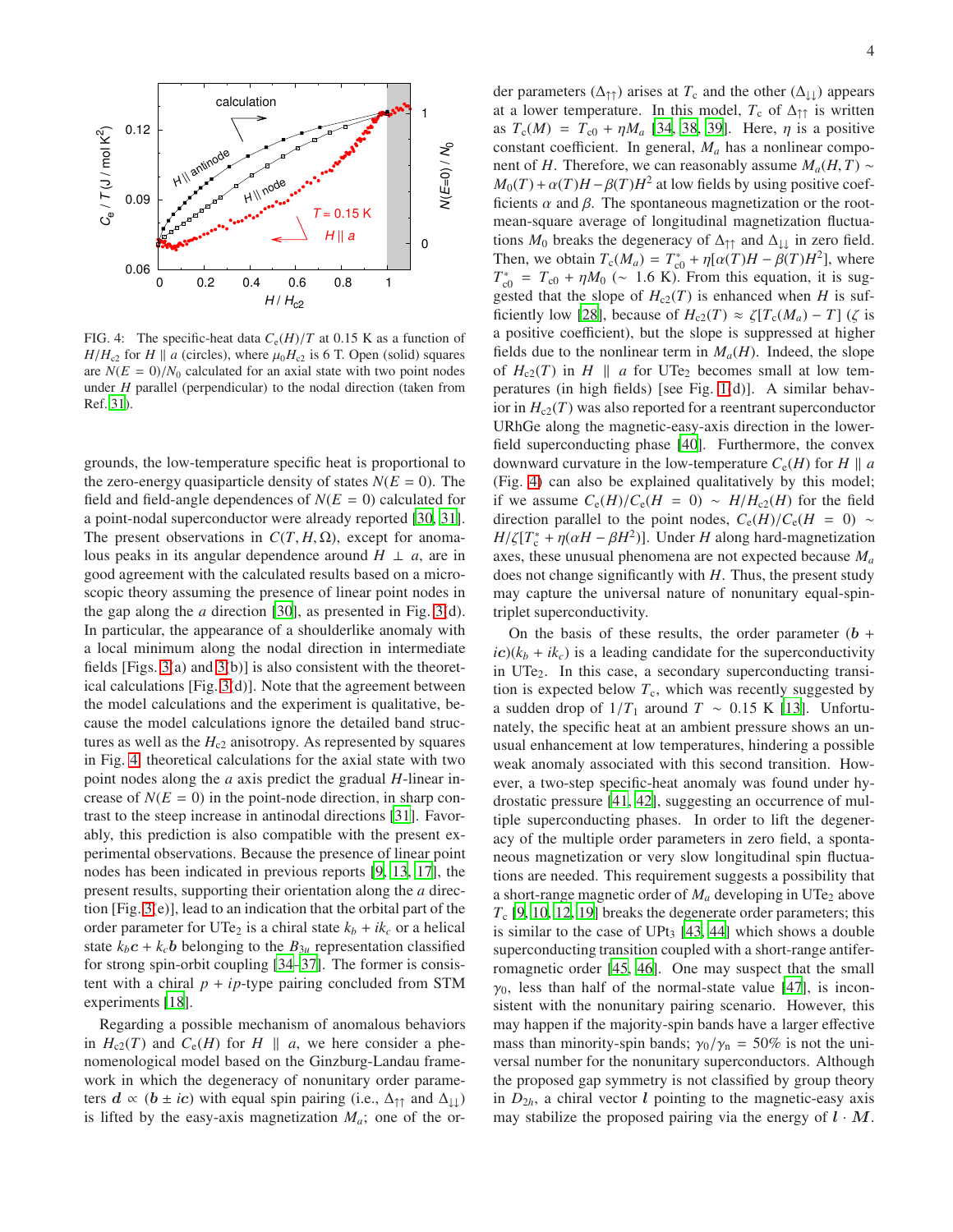In the weak spin-orbit coupling case, SO(3) symmetry allows the  $b + ic$  state [\[34,](#page-5-2) [35\]](#page-5-14).

In summary, we have performed field-angle-resolved measurements of the specific heat on UTe<sub>2</sub>. Our results, in particular, the characteristic field evolution in  $C_e(\Omega)$ , suggest that linear point nodes are located along the *a* direction in the superconducting gap. Based on this gap structure, the orbital part of the order parameter can be characterized by a chiral *p*-wave form  $k_b + ik_c$  or a helical state  $k_b c + k_c b$ . Furthermore, unusual  $H_{c2}(T)$  and  $C_e(H)$  behaviors have been found under *H* along the easy-magnetization *a* axis, which can be explained by a phenomenological model for a nonunitary equal-spintriplet pairing tuned by the easy-axis magnetization. On the basis of these findings, together with recent STM results [\[18](#page-4-17)], the vector order parameter  $d(k) = (b + ic)(k_b + ik_c)$  is a leading candidate for UTe<sub>2</sub>. Further experimental investigations are needed to validate these nonunitary superconducting order parameters.

We thank J. Flouquet, J. P. Brison, G. Knebel, and K. Ishida for fruitful discussion. We are thankful for all the support from Institute for Materials Research, Tohoku University in growing single-crystalline uranium-based samples using the joint research facility at Oarai. This work was supported by a Grant-in-Aid for Scientific Research on Innovative Areas "J-Physics" (JP15H05883, JP18H04306, JP15H05882, JP15H05884, JP15K21732) from MEXT, and KAKENHI (JP18H01161, JP17K05553, JP19H00646, JP15H0574, JP17K14328) from JSPS.

- <span id="page-4-0"></span>[1] D. Aoki, K. Ishida, and J. Flouquet, J. Phys. Soc. Jpn. 88, 022001 (2019).
- <span id="page-4-1"></span>[2] S. S. Saxena, P. Agarwal, K. Ahilan, F. M. Grosche, R. K. W. Haselwimmer, M. J. Steiner, E. Pugh, I. R. Walker, S. R. Julian, P. Monthoux, G. G. Lonzarich, A. Huxley, I. Sheikin, D. Braithwaite, and J. Flouquet, Nature 406, 587 (2000).
- <span id="page-4-2"></span>[3] D. Aoki, A. Huxley, E. Ressouche, D. Braithwaite, J. Flouquet, J. P. Brison, E. Lhotel, and C. Paulsen, Nature 413, 613 (2001).
- <span id="page-4-3"></span>[4] N. T. Huy, A. Gasparini, D. E. de Nijs, Y. Huang, J. C. P. Klaasse, T. Gortenmulder, A. van Visser, A. Hamann, T. Görlach, and H. v. Löhneysen, Phys. Rev. Lett. 99, 067006 (2007).
- <span id="page-4-4"></span>[5] F. Lévy, I. Sheikin, B. Grenier, and A. D. Huxley, Science 309, 1343 (2005).
- <span id="page-4-5"></span>[6] D. Aoki, T. D. Matsuda, V. Taufour, E. Hassinger, G. Knebel, and J. Flouquet, J. Phys. Soc. Jpn. 78, 113709 (2009).
- <span id="page-4-6"></span>[7] T. Hattori, Y. Ihara, Y. Nakai, K. Ishida, Y. Tada, S. Fujimoto, N. Kawakami, E. Osaki, K. Deguchi, N. K. Sato, and I. Satoh, Phys. Rev. Lett. 108, 066403 (2012).
- <span id="page-4-7"></span>[8] Y. Tokunaga, D. Aoki, H. Mayaffre, S. Krämer, M.-H. Julien, C. Berthier, M. Horvatić, H. Sakai, S. Kambe, and S. Araki, Phys. Rev. Lett. 114, 216401 (2015).
- <span id="page-4-8"></span>[9] S. Ran, C. Eckberg, Q.-P. Ding, Y. Furukawa, T. Metz, S. R. Saha, I.-L. Liu, M. Zic, H. Kim, J. Paglione, and N. P. Butch, Science 365, 684 (2019).
- <span id="page-4-9"></span>[10] A. Miyake, Y. Shimizu, Y. J. Sato, D. Li, A. Nakamura, Y. Homma, F. Honda, J. Flouquet, M. Tokunaga, and D. Aoki,

J. Phys. Soc. Jpn. 88, 063706 (2019).

- <span id="page-4-10"></span>[11] W. Knafo, M. Vališka, D. Braithwaite, G. Lapertot, G. Knebel, A. Pourret, J.-P. Brison, J. Flouquet, and D. Aoki, J. Phys. Soc. Jpn. 88, 063705 (2019).
- <span id="page-4-11"></span>[12] Y. Tokunaga, H. Sakai, S. Kambe, T. Hattori, N. Higa, G. Nakamine, S. Kitagawa, K. Ishida, A. Nakamura, Y. Shimizu, Y. Homma, D. Li, F. Honda, and D. Aoki, J. Phys. Soc. Jpn. 88, 073701 (2019).
- <span id="page-4-12"></span>[13] G. Nakamine, S. Kitagawa, K. Ishida, Y. Tokunaga, H. Sakai, S. Kambe, A. Nakamura, Y. Shimizu, Y. Homma, D. Li, F. Honda, and D. Aoki, J. Phys. Soc. Jpn. 88, 113703 (2019).
- <span id="page-4-13"></span>[14] G. Knebel, W. Knafo, A. Pourret, Q. Niu, M. Vališka, D. Braithwaite, G. Lapertot, M. Nardone, A. Zitouni, S. Mishra, I. Sheikin, G. Seyfarth, J.-P. Brison, D. Aoki, and J. Flouquet, J. Phys. Soc. Jpn. 88, 063707 (2019).
- <span id="page-4-15"></span>[15] S. Ran, I.-L. Liu, Y. S. Eo, D. J. Campbell, P. M. Neves, W. T. Fuhrman, S. R. Saha, C. Eckberg, H. Kim, D. Graf, F. Balakirev, J. Singleton, J. Paglione, and N. P. Butch, Nat. Phys. 15, 1250 (2019).
- <span id="page-4-14"></span>[16] D. Aoki, A. Nakamura, F. Honda, D. Li, Y. Homma, Y. Shimizu, Y. J. Sato, G. Knebel, J.-P. Brison, A. Pourret, D. Braithwaite, G. Lapertot, Q. Niu, M. Vališka, H. Harima, and J. Flouquet, J. Phys. Soc. Jpn. 88, 043702 (2019).
- <span id="page-4-16"></span>[17] T. Metz, S. Bae, S. Ran, I.-L. Liu, Y. S. Eo, W. T. Fuhrman, D. F. Agterberg, S. Anlage, N. P. Butch, and J. Paglione, Phys. Rev. B 100, 220504(R) (2019).
- <span id="page-4-17"></span>[18] L. Jiao, S. Howard, S. Ran, Z. Wang, J. O. Rodriguez, M. Sigrist, Z. Wang, N. Butch, and V. Madhavan, Nature 579, 523 (2020).
- <span id="page-4-18"></span>[19] S. Sundar, S. Gheidi, K. Akintola, A. M. Cote, S. R. Dunsiger, S. Ran, N. P. Butch, S. R. Saha, J. Paglione, and J. E. Sonier, Phys. Rev. B 100, 140502(R) (2019).
- <span id="page-4-19"></span>[20] S. Bae, H. Kim, S. Ran, Y. S. Eo, I-L. Liu, W. Fuhrman, J. Paglione, N. P. Butch, and S. Anlage, arXiv:1909.09032.
- <span id="page-4-20"></span>[21] T. Sakakibara, S. Kittaka, and K. Machida, Rep. Prog. Phys. **79**, 094002 (2016).
- [22] T. Sakakibara, A. Yamada, J. Custers, K. Yano, T. Tayama, H. Aoki, and K. Machida, J. Phys. Soc. Jpn. 76, 051004 (2007).
- [23] S. Kittaka, Y. Shimizu, T. Sakakibara, Y. Haga, E. Yamamoto, Y. Ōnuki, Y. Tsutsumi, T. Nomoto, H. Ikeda, and K. Machida, J. Phys. Soc. Jpn. 85, 033704 (2016).
- [24] Y. Shimizu, S. Kittaka, T. Sakakibara, Y. Tsutsumi, T. Nomoto, H. Ikeda, K. Machida, Y. Homma, and D. Aoki, Phys. Rev. Lett. 117, 037001 (2016).
- <span id="page-4-21"></span>[25] Y. Shimizu, S. Kittaka, S. Nakamura, T. Sakakibara, D. Aoki, Y. Homma, A. Nakamura, and K. Machida, Phys. Rev. B 96, 100505(R) (2017).
- <span id="page-4-22"></span>[26] I. M. Hayes, D. S. Wei, T. Metz, J. Zhang, Y. S. Eo, S. Ran, S. R. Saha, J. Collini, N. P. Butch, D. F. Agterberg, A. Kapitulnik, and J. Paglione, arXiv:2002.02539.
- <span id="page-4-23"></span>[27] S. Imajo, Y. Kohama, A. Miyake, C. Dong, M. Tokunaga, J. Flouquet, K. Kindo, and D. Aoki, J. Phys. Soc. Jpn. 88, 083705 (2019).
- <span id="page-4-24"></span>[28] See Supplemental Material at http://xxx for details of (I) anomalous behaviors in specific heat, (II) field orientation effect on  $T_c$  at low fields, and (III) phenomenological model for non-unitary spin-triplet pairing.
- <span id="page-4-25"></span>[29] C. Paulsen, G. Knebel, G. Lapertot, D. Braithwaite, A. Pourret, D. Aoki, F. Hardy, J. Flouquet, and J.-P. Brison, arXiv:2002.12724.
- <span id="page-4-26"></span>[30] Y. Tsutsumi, T. Nomoto, H. Ikeda, and K. Machida, Phys. Rev. B 94, 224503 (2016).
- <span id="page-4-27"></span>[31] P. Miranović, N. Nakai, M. Ichioka, and K. Machida, Phys. Rev. B 68, 052501 (2003).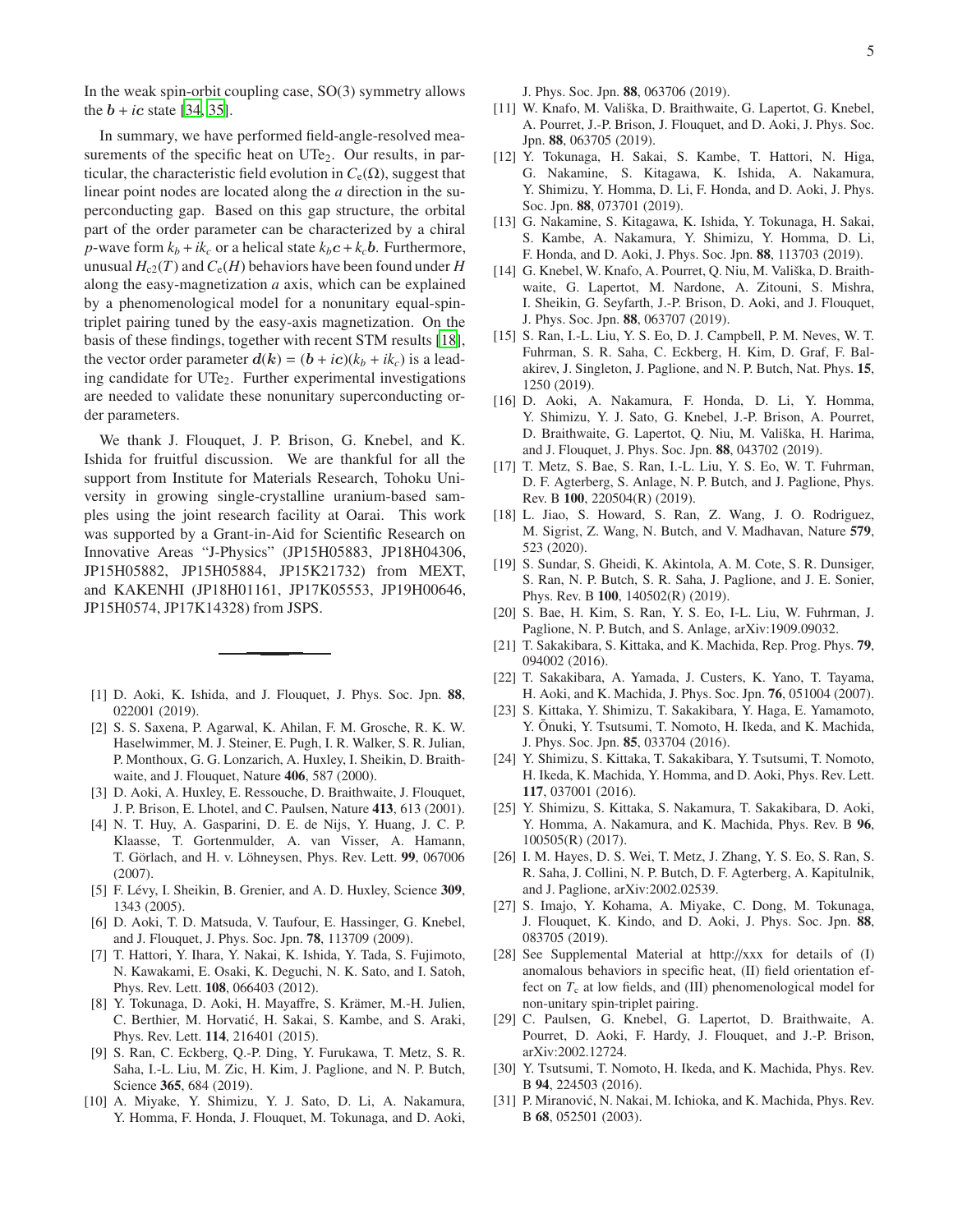- <span id="page-5-0"></span>[32] M. Ichioka and K. Machida, Phys. Rev. B 76, 064502 (2007).
- <span id="page-5-1"></span>[33] K. Machida and M. Ichioka, Phys. Rev. B 77, 184515 (2008).
- <span id="page-5-2"></span>[34] K. Machida and T. Ohmi, Phys. Rev. Lett. 86, 850 (2001).
- <span id="page-5-14"></span>[35] J. F. Annett, Adv. Phys. **39**, 83 (1990).
- [36] J. Ishizuka, S. Sumita, A. Daido, and Y. Yanase, Phys. Rev. Lett. 123, 217001 (2019).
- <span id="page-5-3"></span>[37] A. H. Nevidomskyy, arXiv:2001.02699.
- <span id="page-5-4"></span>[38] K. Machida, J. Phys. Soc. Jpn. 89, 033702 (2020).
- <span id="page-5-5"></span>[39] K. Machida, J. Phys. Soc. Jpn. 89, 065001 (2020).
- <span id="page-5-6"></span>[40] F. Hardy and A. D. Huxley, Phys. Rev. Lett. 94, 247006 (2005).
- <span id="page-5-7"></span>[41] D. Braithwaite, M. Vališka, G. Knebel, G. Lapertot, J.-P. Brison, A. Pourret, M. E. Zhitomirsky, J. Flouquet, F. Honda, and D. Aoki, Commun. Phys. 2, 147 (2019).
- <span id="page-5-8"></span>[42] D. Aoki, F. Honda, G. Knebel, D. Braithwaite, A. Nakamura, D. Li, Y. Homma, Y. Shimizu, Y. J. Sato, J.-P. Brison, and J. Flouquet, J. Phys. Soc. Jpn. 89, 053705 (2020).
- <span id="page-5-9"></span>[43] K. Machida, M. Ozaki, and T. Ohmi, J. Phys. Soc. Jpn. **58**, 4116 (1989).
- <span id="page-5-10"></span>[44] K. Machida and M. Ozaki, Phys. Rev. Lett. 66, 3293 (1991).
- <span id="page-5-11"></span>[45] S. M. Hayden, L. Taillefer, C. Vettier, and J. Flouquet, Phys. Rev. B 46, 8675 (1992).
- <span id="page-5-12"></span>[46] T. Trappmann, H. v. Löhneysen, and L. Taillefer, Phys. Rev. B 43, 13714 (1991).
- <span id="page-5-13"></span>[47] D. Aoki, A. Nakamura, F. Honda, D. Li, Y. Homma, Y. Shimizu, Y. J. Sato, G. Knebel, J.-P. Brison, A. Pourret, D. Braithwaite, G. Lapertot, Q. Niu, M. Valiska, H. Harima, and J. Flouquet, JPS Conf. Proc. 30, 011065 (2020).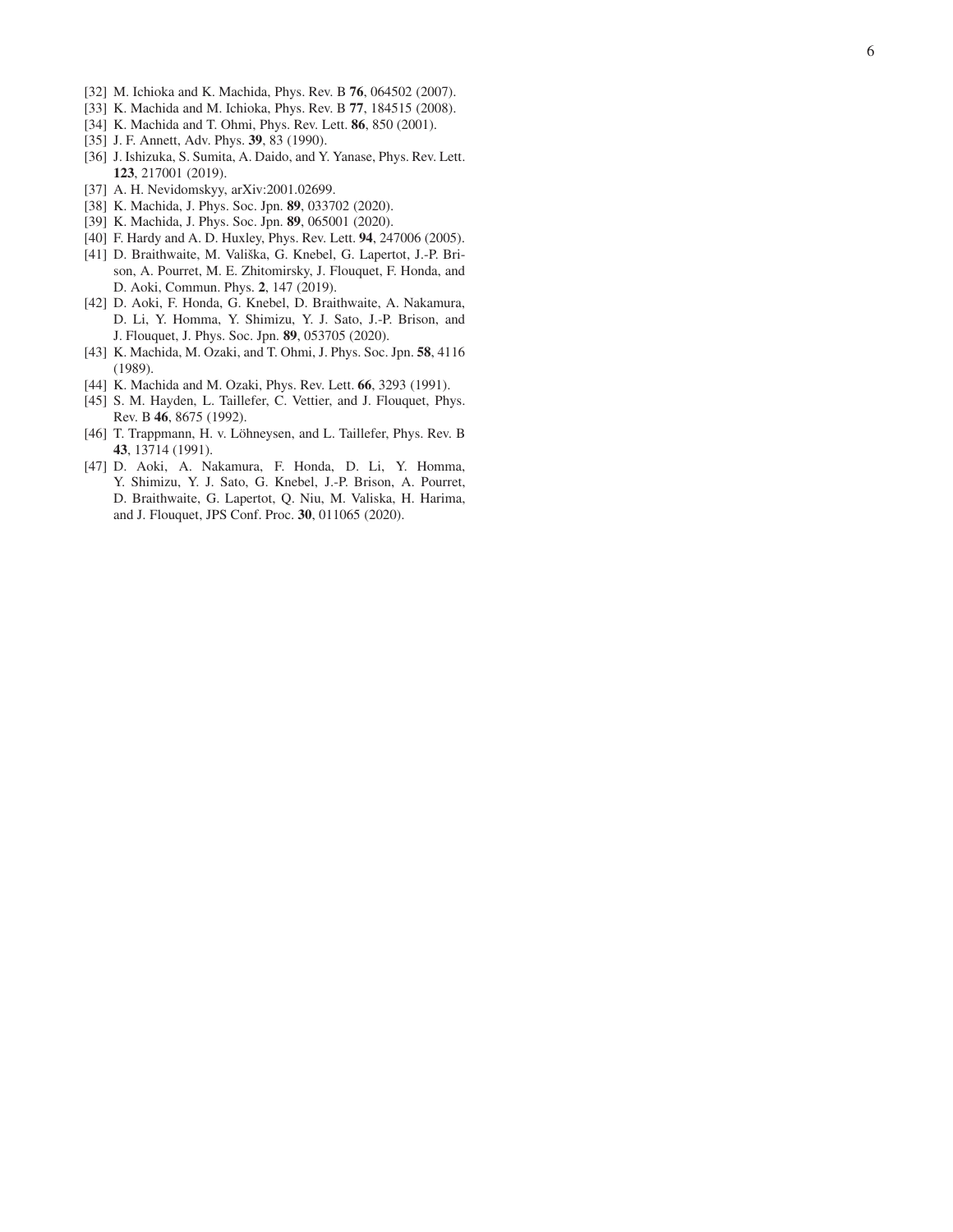Supplemental Material for

# Orientation of point nodes and nonunitary triplet pairing tuned by the easy-axis magnetization in  $UTe<sub>2</sub>$

Shunichiro Kittaka,<sup>1,2</sup> Yusei Shimizu,<sup>3</sup> Toshiro Sakakibara,<sup>1</sup> Ai Nakamura,<sup>3</sup> Dexin Li,<sup>3</sup> Yoshiya Homma,<sup>3</sup> Fuminori Honda,<sup>3</sup>

Dai Aoki,<sup>3</sup> and Kazushige Machida,<sup>4</sup>

1 *Institute for Solid State Physics, University of Tokyo, Kashiwa, Chiba 277-8581, Japan*

<sup>2</sup>*Department of Physics, Chuo University, Kasuga, Bunkyo-ku, Tokyo 112-8551, Japan*

3 *IMR, Tohoku University, Oarai, Ibaraki 311-1313, Japan*

<sup>4</sup>*Department of Physics, Ritsumeikan University, Kusatsu, Shiga 525-8577, Japan*

(Dated: July 14, 2020)

### I. Anomalous behaviors in specific heat

Figures [S1\(](#page-8-0)a)[-S1\(](#page-8-0)c) show the field dependences of the specific-heat data  $C_e/T$  of UTe<sub>2</sub> in three field orientations parallel to the *a*, *b*, and *c* axes at several temperatures. An anomaly at  $H_{c2}$  can be detected only for *H*  $\parallel$  *a* because of the limit of our measurement system. With decreasing temperature as low as  $0.15$  K, a prominent peak develops around  $0.2$  T for  $H \parallel b$  and  $H \parallel c$ . This anomaly may be related to the abnormal behavior in  $C_e/T$  at low temperatures, which breaks the entropy-balance law. Unfortunately, this anomaly disturbs investigation of low-energy quasiparticle excitations at low temperatures.

Figures [S2\(](#page-9-0)a) and [S2\(](#page-9-0)b) show the field-angle φ dependence of *C*e/*T* at 0.15 and 0.5 K, respectively, in a rotating magnetic field within the *ab* plane. At high fields above 5 T, a specific-heat jump at  $H_{c2}$  is clearly detected in  $C_e(\phi)$ . Furthermore, anomalous dip-peak-dip structure is observed around  $H \parallel b$  and  $H \parallel c$ ; the peak develops and becomes sharper with increasing  $H$ . At 0.15 K, although the  $H_{c2}$  anomaly becomes small due to the suppression of the specific-heat jump at  $T_c(H)$ , the dip-peak-dip anomaly remains observed clearly. Such a peak anomaly does not arise around  $H \parallel a$ . Figure [S3](#page-10-0) shows the field angle  $\theta$  dependence of  $C_e/T$  at 0.5 K in a rotating magnetic field within the *bc* plane. With increasing magnetic field, its angle dependence is unchanged qualitatively.

Figures [S4\(](#page-11-0)a)[-S4\(](#page-11-0)c) plot  $C_e(\phi)/T$  at 0.15, 0.5, and 1.8 K, respectively, as a function of the *a*-axis component of the magnetic field, i.e.,  $H_{\parallel a} = H \sin \theta \cos \phi$ , at  $\theta = 90^\circ$ . A sharp peak or dip exists in  $C_e(H_{\parallel a})$  centered at  $H_{\parallel a} = 0$  whose width is robust against the magnetic-field strength at any temperature. These results suggest that the specific heat in both normal and superconducting states is affected by longitudinal spin fluctuations along the *a* axis, which can be easily suppressed by  $H_{\parallel a}$ .

#### II. Field orientation effect on  $T_c$  at low fields

Figure [S5](#page-12-0) compares the temperature dependences of  $C_e/T$  at 0.2 T for *H* || *a* and *H* || *c*. Although the low-temperature  $H_{c2}$  is smaller in *H* || *a* than in *H* || *c*,  $T_c(H)$  at 0.2 T is higher in *H* || *a*. This result demonstrates that the initial slope of  $H_c(2T)$  near *T*<sub>c</sub> is larger in *H*  $\parallel$  *a*. By contrast, at a slightly higher magnetic field of 0.75 T,  $T_c(H)$  becomes lower in *H*  $\parallel$  *a*. These features clearly evidence that *H*<sub>c2</sub>(*T*) is suppressed on cooling compared with its initial slope at *H* ∼ 0 for *H*  $\parallel$  *a*.

#### III. Phenomenological model for nonunitary spin-triplet pairing

In general, spin-triplet pairing (*S* = 1) has spin degrees of freedom. Therefore, its multiple order parameters can be coupled with a magnetization. Here, we consider the case of nonunitary order parameters  $\Delta_{\uparrow\uparrow}$  and  $\Delta_{\downarrow\downarrow}$ , whose spins can be polarized along the easy-magnetization axis. If there exists a spontaneous magnetization or the root-mean-square average of longitudinal spin fluctuations along the easy-magnetization axis ( $M_a$ ), the degeneracy of  $\Delta_{\uparrow\uparrow}$  and  $\Delta_{\downarrow\downarrow}$  is lifted and their transition temperatures are split. In this case, an onset  $T_c$  can be described as

$$
T_c(M_a) = T_{c0} + \eta M_a \tag{1}
$$

with a positive constant coefficient  $\eta$ . In general, the low-temperature  $M_a$  roughly behaves as

$$
M_a(H, T) \sim M_0^*(H) - b(H)T^2.
$$
 (2)

Here,  $M_0^*$  is the temperature-independent part of  $M_a$ . Because the temperature dependence of the upper critical field can be simply described as

$$
H_{c2}(T) \sim \zeta [T_c(M_a) - T],\tag{3}
$$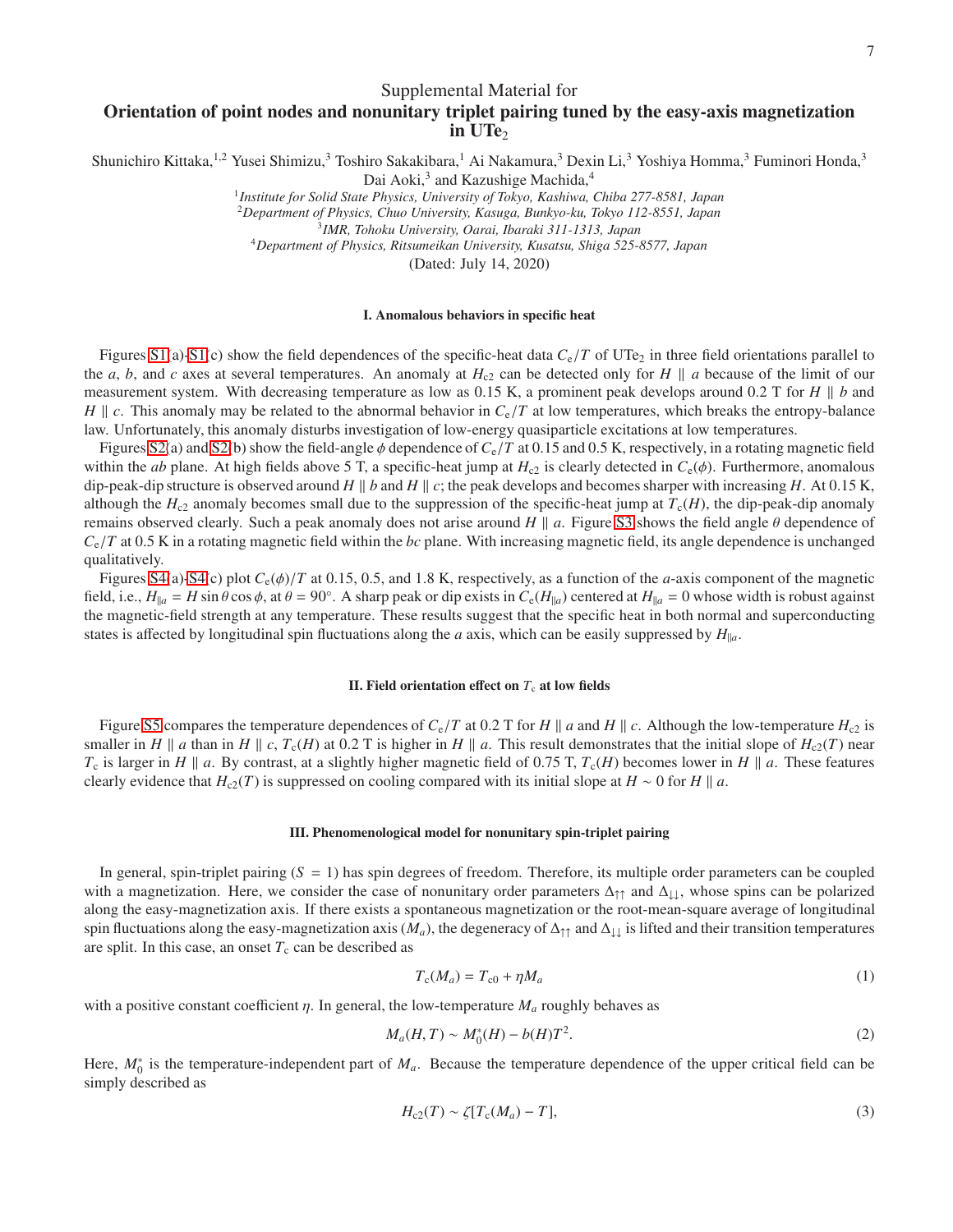the slope of  $H_{c2}(T)$  near  $H \sim 0$  can be expressed as

$$
\frac{dH_{c2}}{dT} = \zeta \frac{dT_c}{dM_a} \frac{dM_a}{dT} - \zeta
$$
\n(4)

<span id="page-7-1"></span><span id="page-7-0"></span>
$$
= -2\eta \zeta b(H)T - \zeta. \tag{5}
$$

The first term in the right-hand side of eq. [\(5\)](#page-7-0) reinforces the initial slope of  $H_{c2}(T)$ .

When we apply the magnetic field along the easy-magnetization axis,  $M_a$  usually changes significantly with a nonlinear term at low fields; e.g.,

$$
M_a(H) \sim M_0(T) + \alpha(T)H - \beta(T)H^2. \tag{6}
$$

Then,  $T_c(M_a)$  changes as

$$
T_c(M_a) = T_{c0}^* + \eta \alpha H - \eta \beta H^2,\tag{7}
$$

where  $T_{c0}^* = T_{c0} + \eta M_0$ . The second term in the right-hand side of eq. [\(7\)](#page-7-1) contributes to the increase of  $T_c$ ; if it is dominantly large, the initial slope of  $H_{c2}(T)$  near  $H \sim 0$  can even become positive. When the third term develops in the high-field region, the enhancement of  $T_c$  is suppressed, and a relatively small slope can occur in  $H_{c2}(T)$  at low temperatures in high fields. These features qualitatively match the experimental observations for UTe<sub>2</sub>.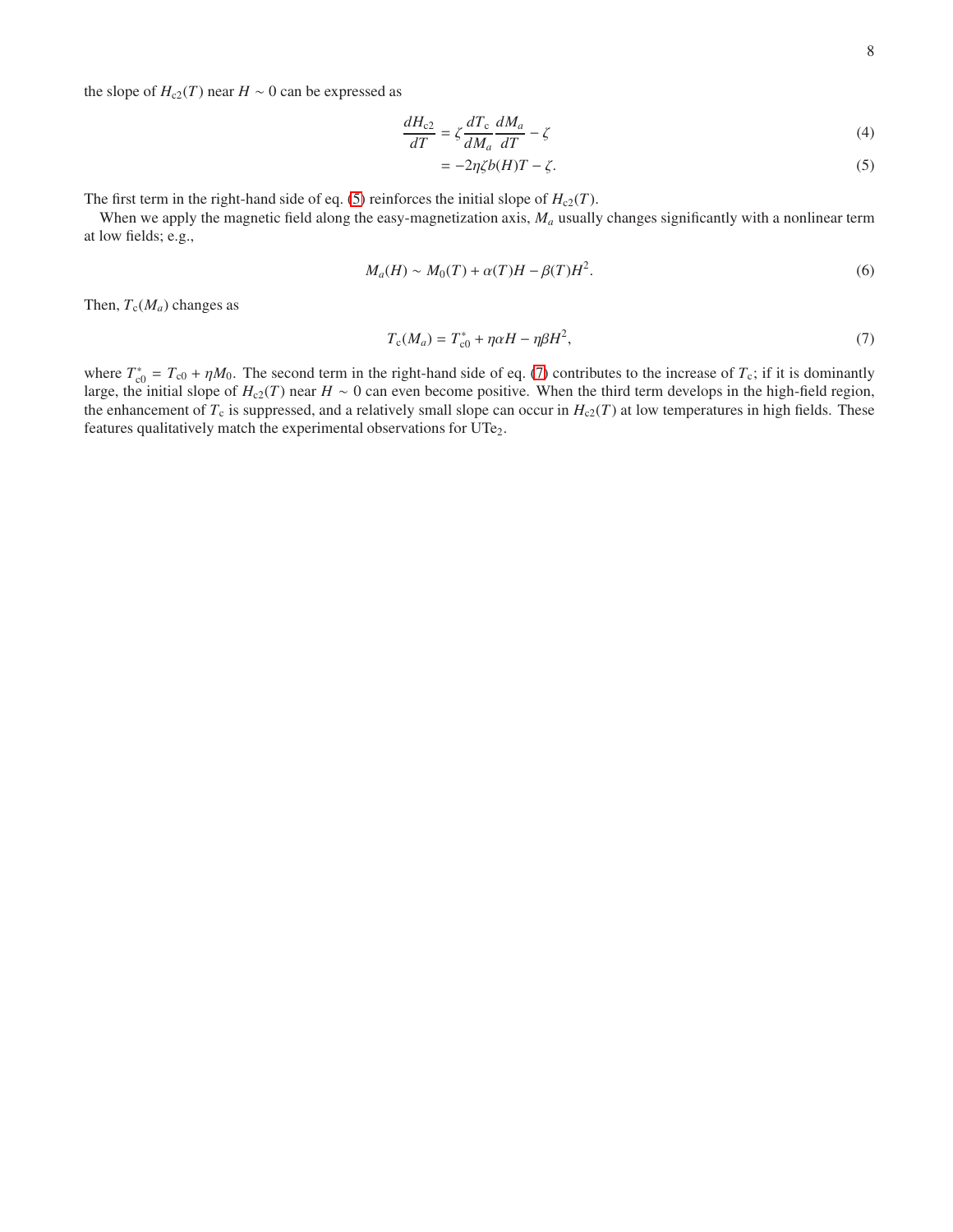

<span id="page-8-0"></span>FIG. S1: Field dependence of *C*e/*T* at (a) 0.15, (b) 0.25, and (c) 0.5 K in three orientations along the *a*, *b*, and *c* axes.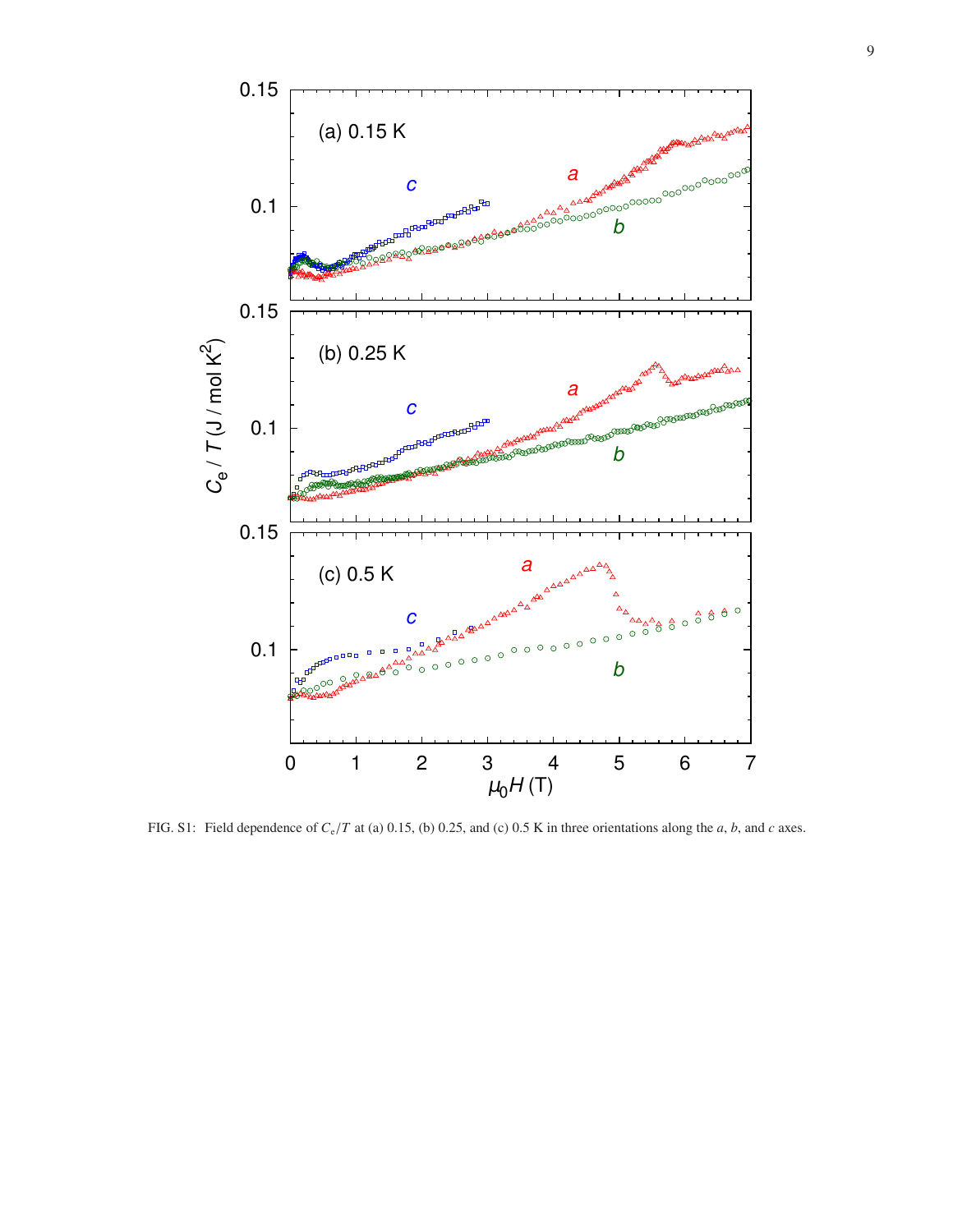

<span id="page-9-0"></span>FIG. S2: Field-angle φ dependence of *C*e/*T* at (a) 0.15 and (b) 0.5 K under several magnetic fields rotated within the *ab* plane, where φ is the field angle measured from the *a* axis. In these figures, the mirrored data with respect to symmetric axes are also plotted (open symbols).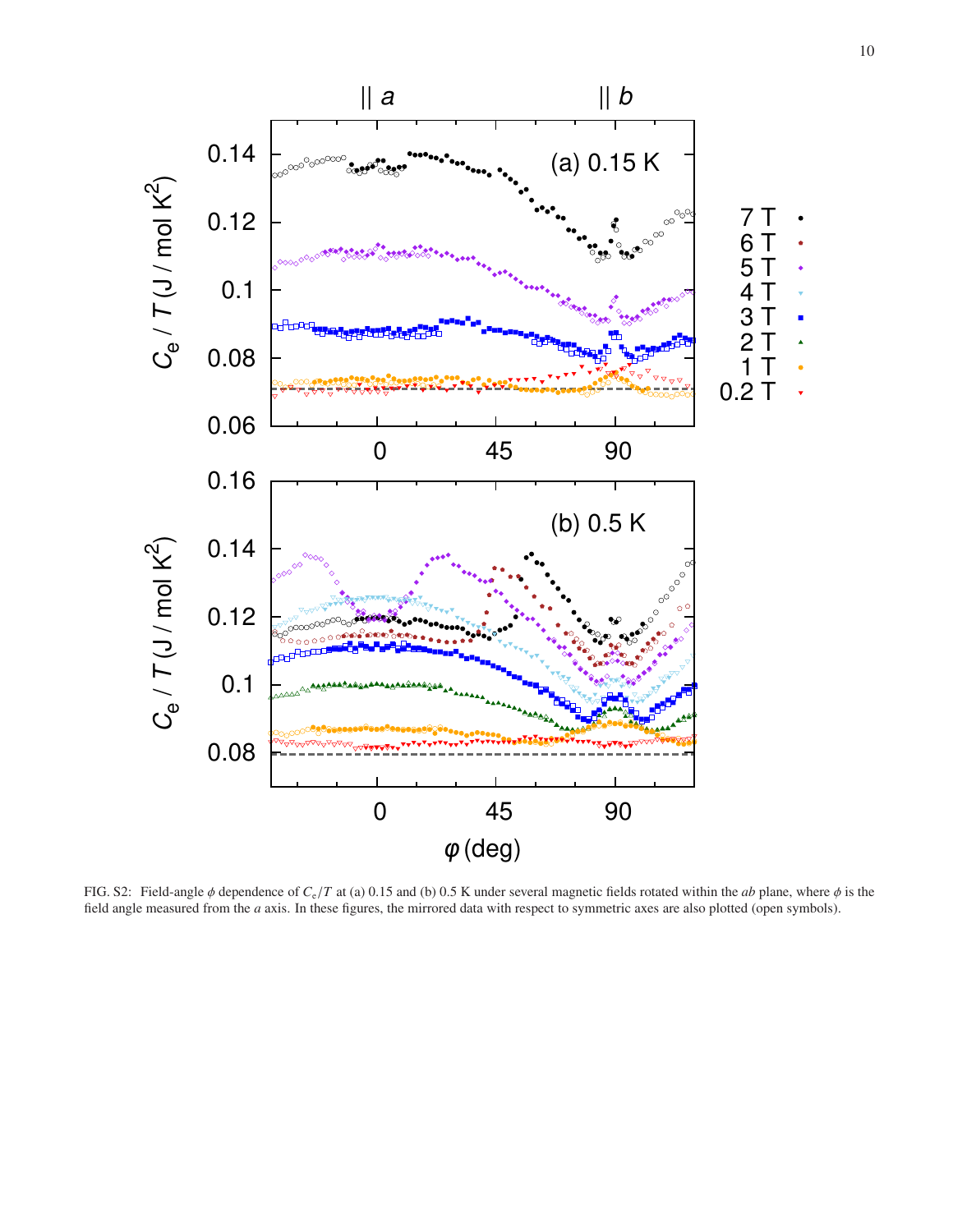

<span id="page-10-0"></span>FIG. S3: Field-angle θ dependence of *C*e/*T* at 0.5 K under several magnetic fields rotated within the *bc* plane, where the mirrored data with respect to  $\theta = 90^\circ$  are also plotted (open symbols).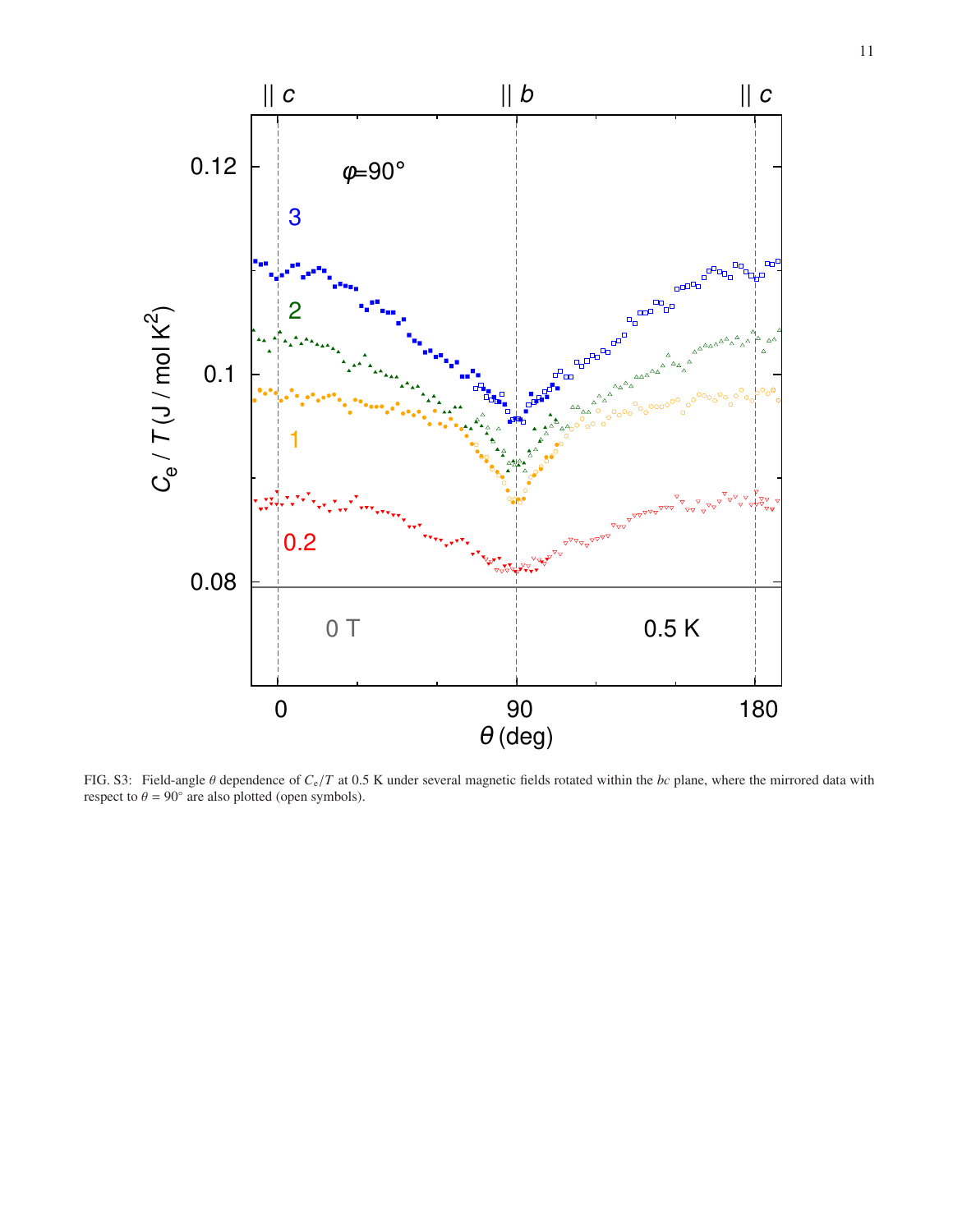

<span id="page-11-0"></span>FIG. S4:  $C_e(\phi)/T$  at (a) 0.15, (b) 0.5, and (c) 1.8 K under several magnetic fields rotated within the *ab* plane ( $\theta = 90^\circ$ ) plotted as a function of the *a*-axis component of the magnetic field  $\mu_0 H_{\parallel a} = \mu_0 H \cos \phi$ . In these figures, the mirrored data with respect to  $H_{\parallel a} = 0$  are also plotted (open symbols).